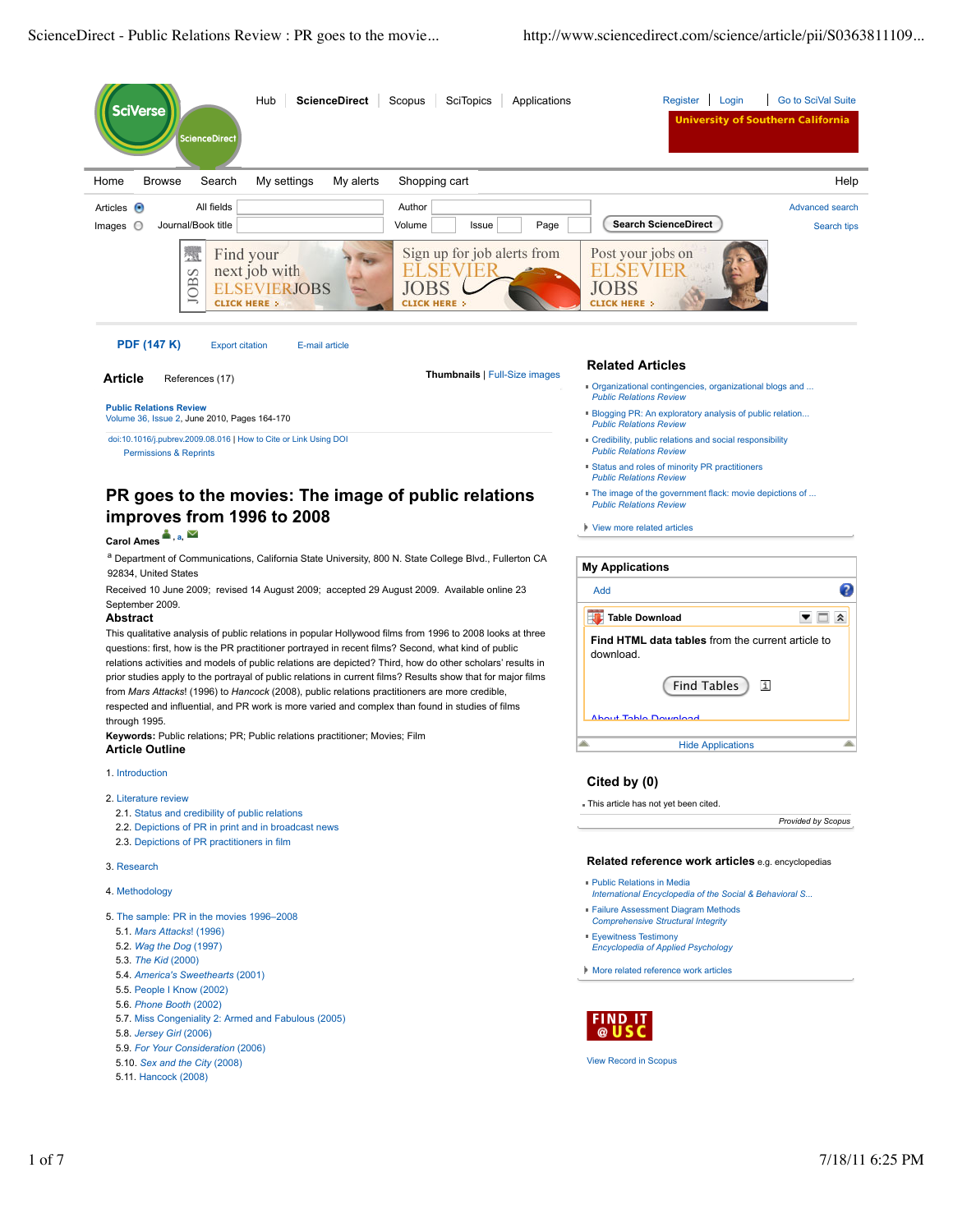# 6. Results

7. Discussion

#### References

## **1. Introduction**

This qualitative analysis of recent popular American films indicates that the image of the practitioner is now less negative than shown in previous studies of earlier films. The work of the practitioners is also more varied and complex. Overall, the public relations practitioner seems to have become more credible, respected and influential.

To build on the foundation of important previous scholarship, this study looks at public relations in popular Hollywood films from 1996 to 2008 that are set in the United States in contemporary times and feature public relations professionals as major characters. This study brings research on public relations in film into the present, serves as a report card on how the image of the profession is changing, and posits explanations for some of the changes.

## **2. Literature review**

## **2.1. Status and credibility of public relations**

Prior to the 1996 start date of this study, the public relations profession had acknowledged a serious image problem. Behind practitioners' backs, outright in the media and even in the pages of industry journals, there were references to "a parade of hacks, flacks and assorted charlatans who have adopted 'public relations' as a prestigious synonym for press agentry or publicity" (Brody, 1992). In addition to Brody, other major figures in the field of PR defined the extent of the image problem. There was even serious discussion about whether the term "public relations" was so tainted that it should be abandoned and be replaced with some other term ([Brody, 1992], [Pritchitt, 1992] and [Sparks, 1993]). As the 1992 head of the International Public Relations Association, Pritchitt proposed "Public Relations for Public Relations." His PR program included: outreach and interaction with other business constituencies "aimed at improving understanding of public relations activities and their benefits"; use of client newsletters to explain PR generally, not just to report about specific PR activities for clients; and challenge of "*unjust* general criticism of public relations" (Pritchitt, 1992, pp. 46–47).

Past studies produced sometimes contradictory results. The chairman of the PR for PR Committee of the Public Relations Society of America surveyed 22 prominent practitioners and reported that the negative image is "an irritant" (Young, 1992). A quantitative experiment on public opinion about PR done in 1993, but not published until 2002, found, "Overall, among the general public, the reputation of public relations is better than what many think" (Sallot, 2002). In contrast, in a major national survey of professional credibility by the Public Relations Society of American, the public relations professional ranked 42nd of 44, outranking only famous entertainer and television or radio talk show host (National Credibility Index, 1999). Other research confronted the conundrum that any sources, including PR sources, directly affiliated with an organization are deemed less credible than an outside source (Callison, 2004).

## **2.2. Depictions of PR in print and in broadcast news**

In the 1990s, scholars investigated the presentation of the profession in various media. Spicer (1993) discerned seven themes in print media: first, PR as distraction, as in a PR practitioner trying to distract a journalist from a line of questioning; second, PR as disaster, as in 'a PR disaster'; third, PR as challenge, as "a 'genuine' public relations difficulty as opposed to a one-time disaster or distraction"; fourth, PR as hype, as in synthetic excitement or overstatement; fifth, merely PR, suggesting "that public relations techniques are often used in place of substance"; sixth, PR as war, as in "an ongoing battle or fight to gain positive public opinion"; and seventh, PR as schmooze, "a still prevalent stereotype of the glad-handing, smooth-talking, personally charming front man or woman" (Spicer, 1993, pp. 53–57).

Looking at broadcast news and building on Spicer's work, Keenan (1996) described two additional themes: first, expertise, "where a story referred to someone in public relations for their knowledge or opinion on a topic," a mostly positive theme; second, society, "for those items that dealt with the role or place of public relations and public relations practitioners in the larger culture and society" and which were mainly negative, portraying the profession as "a stressful occupation with little job security and elements of criminality" (Keenan, 1996). That study also enumerated the frequency with which broadcast news stories conveyed each of four communications models as delineated by Hunt and Grunig (1994). Keenan's tally is Press Agentry (31); Two-Way Asymmetric (18); Public Information (16); and Two-Way Symmetric (2).

The two-way symmetric model of communication involves both sending out information from the organization and bringing information back to the organization to use to adjust the organization's behavior. This model presents PR as an agent of negotiation and compromise; it is a model that emphasizes professionalism, knowledge, research, tact and influence within the organization (a high-level counselor on issues of long-term strategy, planning and company image), but it is a model that is rarely depicted in the media, perhaps because of difficulty of conveying its complexity in a pithy talking point or sound bite.



materialstoday

**Cell Symposia: Regulatory RNAs** October  $10 - 12$ ,  $2011$ , Chicago. Abstr submission deadline July 11, 2011. Submit yours here Learn More ymposia

**Special Issues of Materials Today** Read the special issue of Materials Today featuring Hysitron & related nanomechanical

experiments Learn More



**Flexible Financing Solutions** Combine costs of equipment, service & supplies with Thermo Fisher Financial Services Learn More

**Reagent Proteins** Reagent Proteins For reagent & GMP grade proteins carriers, adjuvants & antigens Go to the Source ReagentProteins.com Learn More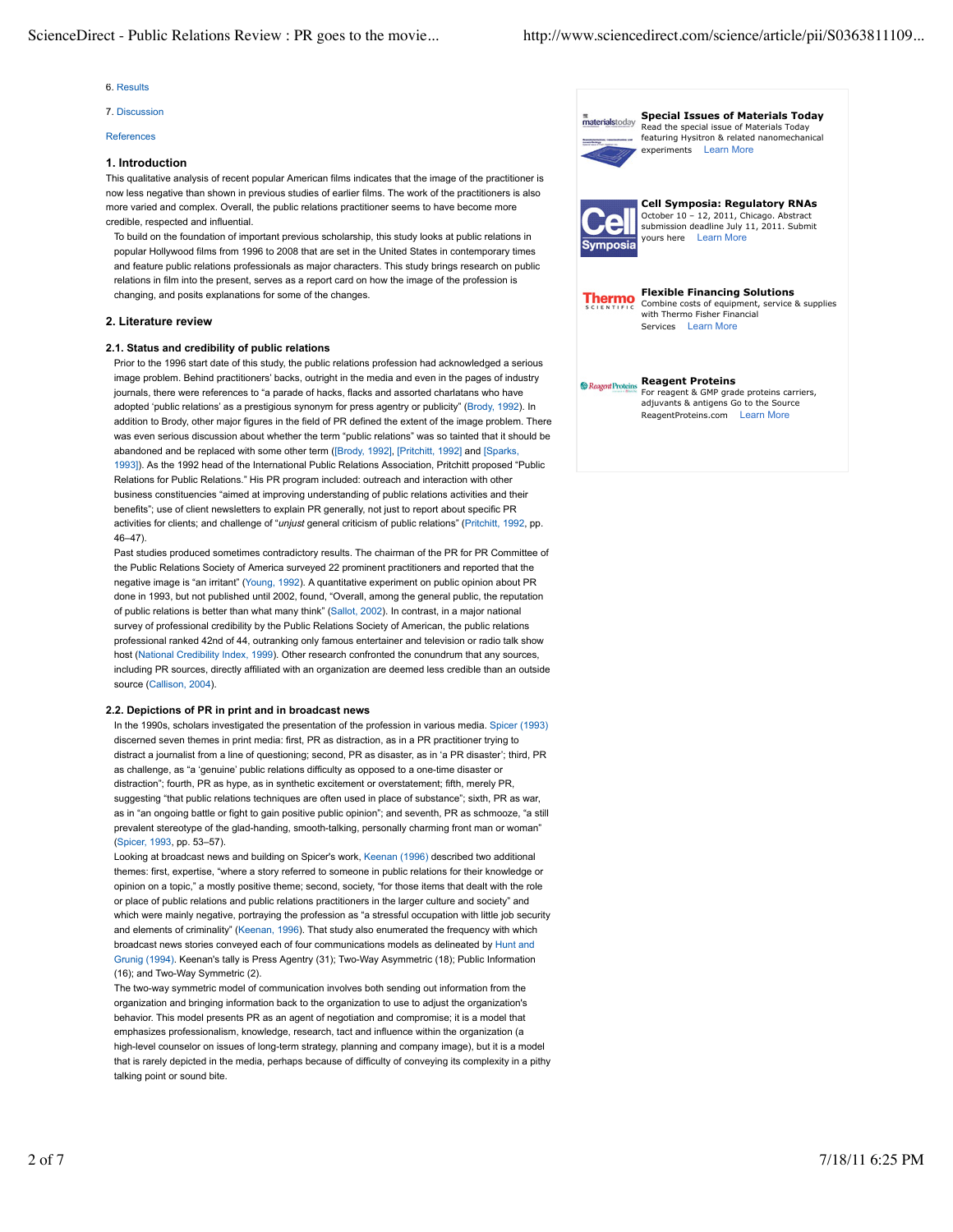## **2.3. Depictions of PR practitioners in film**

Within the context of ongoing debate about the credibility of PR sources and the status of public relations as a profession, as well as its representation in broadcast and print media, researchers cataloged and analyzed the depiction of the PR practitioner in films ([Tavcar, 1993] and [Tilson, 2003]). While Spicer's print study (1993) extracted characteristics associated with the activity of public relations, Miller's (1999) encyclopedic study covering film and fiction from 1930 to 1995 used inductive analysis of 67 films and 51 works of fiction to extract recurring traits or archetypal characteristics associated with the public relations practitioners:

Ditzy as in "shallow but lovable"

Obsequious, "guided by whatever they think will satisfy their employers"

Cynical, an enduring stereotype from the 1950s, who is "sarcastic, edgy, angry, contemptuous, and driven"

Manipulative, practitioners who "lie and cheat both for personal career advancement and on behalf of their clients"

Money-minded, practitioners who "think about their jobs from only a financial standpoint," often provide comic relief, but can also define PR as prostitution

Isolated, and "unable to fit in with coworkers. ... ill at ease ... an outsider

Accomplished, a positive stereotype of a practitioner who is "confident, poised, capable, responsible, bright, reliable, efficient, imaginative, well-read, personable, and trusted"

Unfulfilled, "skilled but unhappy with their jobs" ( Miller, 1999, pp. 8–10).

Because novels and films both focus on character, Miller developed an analysis of "characteristics" from a vast number of sources, some of which have public relations only as a minor plot point and practitioners only as unnamed characters. Miller's sample depicted practitioners as mainly men (75%), with women practitioners often included mainly as a love interest (1999).

In Miller's sample, effectiveness, when it could be determined, "should not be considered a sign of respect. Quite often the least ethical practitioners are the most effective at their jobs" (1999, p. 16). She concluded that public relations is generally presented as "a somewhat mysterious occupation populated by unscrupulous practitioners with superiority complexes whose main goals appear to be getting their clients mentioned in the news media, duping the public and their clients, and gaining power" (Miller, 1999, p. 24).

In studying film depictions of public relations in public administration, Lee (2001) excluded films already covered by Miller and identified a sample of 20 films dating from 1944 to 2000, including several made-for-television movies, many with what he termed the "government flack" in only a minor role. Again, the main PR work in the films is media relations. Here 90% of practitioners are men. Half of Lee's sample is from the 1990s, which Lee suggested a growing interest in the profession; however the fact that 6 of the 20 films date from the period after the Miller study end date may have skewed the chronological frequency of Lee's 2001 sample. In a 2009 update on government flacks in film, Lee's additional sample of seven films includes two from the 1996 to 2008 period, but neither meets another criterion of the current study, that the PR role be substantial, as discussed below.

#### **3. Research**

To bring scholarship in the field up to the present, the current study looks at three questions: first, how are the PR practitioners portrayed in recent films? Second, what kind of public relations activities and models of public relations are depicted? Third, how do Miller and Spicer's categories apply to public relations in current films?

#### **4. Methodology**

This study looks at public relations practitioners as major characters in U.S. films that achieved significant public awareness in theatrical release between 1996 and 2008, that is, since Miller's end date. The current sample is thus unique, having no overlap with Tavcar (1993), Miller (1999), or (Lee, 2001) and (Lee, 2009), therefore allowing the present study to move the on-going scholarship in the field forward. Short plot summaries of two films—*Wag the Dog* and *America's Sweethearts*—appear in Tilson (2003), but that paper does not apply results of the Spicer (1993) or Miller (1999) study. For the current study, one source of potential subjects was the IJPC 2008 Database, of the Image of the Journalist in Popular Culture Project, using "PR" as a search criterion. Further searches on Internet Movie Database (IMDb) using keywords and searching plot summaries and cast lists identified other possible films.

Previous researchers, including (Lee, 2001) and (Lee, 2009), incorporated films with unnamed PR characters or characters in roles too slight to provide much useful data. Therefore, for the present study, cross-checking cast lists on IMDb, eliminates films in which a nameless character is so minor as to be listed in credits as "PR" or "publicist," or is in only a single scene, such as making an introduction at a press conference.

Theatrical release is another criterion for this study, because made-for-television movies have a different development process and a more female target audience than the theatrical releases in Miller's baseline study (1999). Eliminating movies that made almost nothing at the box office excludes films that had little opportunity to influence public opinion of PR practitioners, as does eliminating films released directly to video.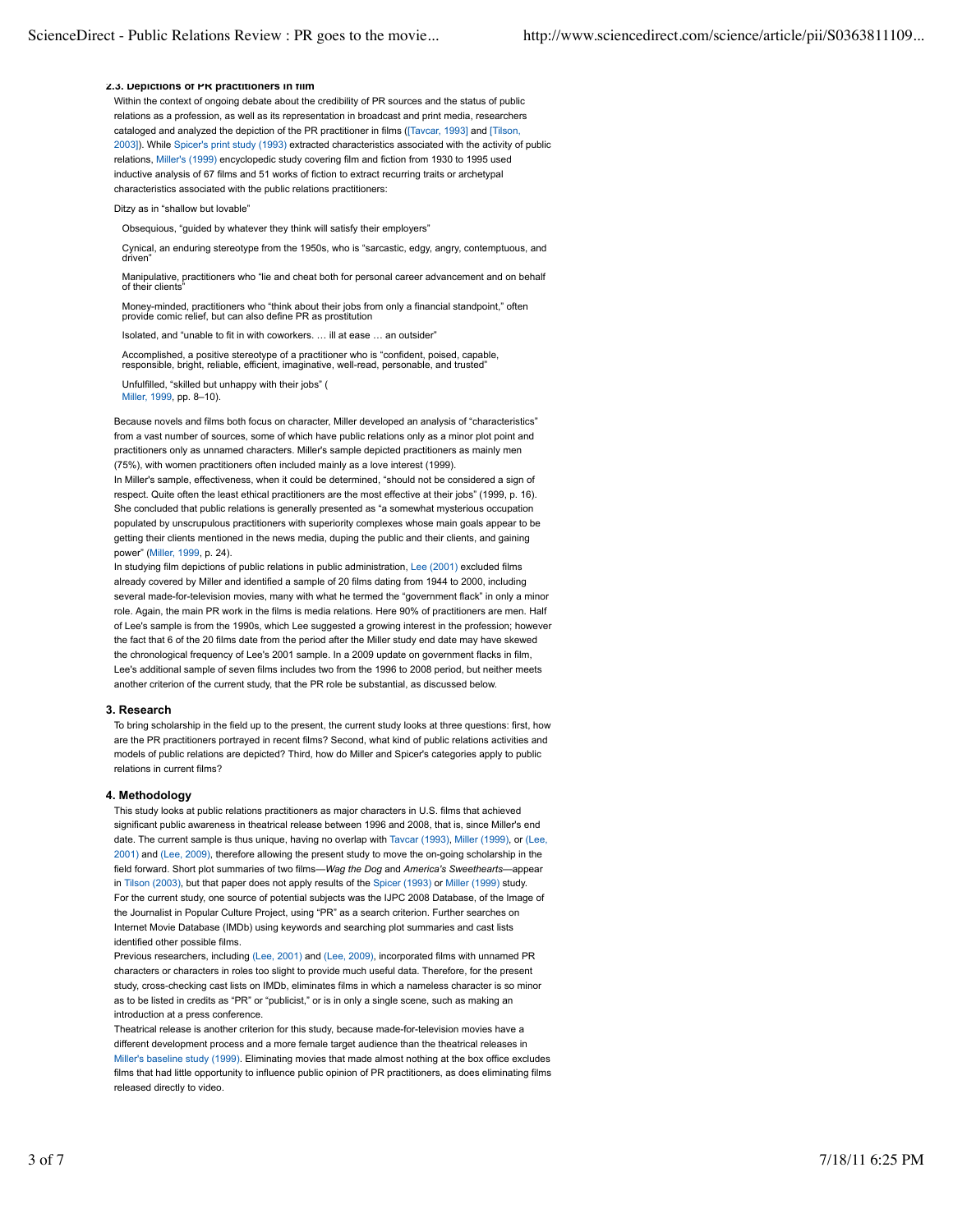Finally, this study eliminates: U.S. movies set in other countries where the reputation of PR may differ. It also excludes movies set in the past, such as *Chicago*, that may purport to depict how press agents behaved in the past. The focus of the present study is on the image of public relations practitioners and the work of PR in current American films.

## **5. The sample: PR in the movies 1996–2008**

## **5.1.** *Mars Attacks***! (1996)**

Presidential Press Secretary Jerry Ross, played by Martin Short, is ditzy (Miller, 1999) but capable, within limitations, as a strategic advisor to the president. PR work includes media relations and public opinion feedback (the two-way symmetrical model). Ross is also in charge of arranging emergency broadcasts and the ill-fated alien landing ceremony. Consumed and stressed by work, he is unfulfilled (Miller, 1999), the fatal flaw that causes him to bring a prostitute (alien) into the White House. Thus, the unfulfilled PR practitioner helps to destroy the world.

## **5.2.** *Wag the Dog* **(1997)**

Presidential crisis consultant Conrad Brean (Robert De Niro) is manipulative (Miller, 1999); he is a ruthless, pragmatic, amoral fixer with no personal attachments. Brean hires a Hollywood producer to create a massive PR distraction (Spicer, 1993) to "change the story, change the lead" away from the president's sexual peccadillo. The female Press Secretary is not a love interest, in contrast to the majority of women in Miller's sample (1999). She is, however, out of her depth. No one in the Press Office resigns because Brean's crisis plan is unethical, even when Brean perverts the most basic principle of media relations—never lie to the media—by issuing a denial that spreads a lie. PR in *Wag the Dog* includes strategy, client management, event management, speechwriting, and brand creation. To achieve his client's re-election, Brean would literally kill—but not with his own clean hands, of course. The "higher level" public relations functions in *Wag the Dog* are all manipulative, dishonest, sleazy, amoral, and outright criminal.

## **5.3.** *The Kid* **(2000)**

PR practitioner Russ Duritz (Bruce Willis) is a successful image consultant who also does media training and crisis communication. When he crosses ethical lines with a PR stunt, a young female colleague serves both as a moral compass and a traditional female love interest (Miller, 1999). A confrontation with his childhood self-dramatizes the gap between Duritz's aspirations and what he has become, an emotionally dead workaholic, who is successful but unfulfilled (Miller, 1999). His younger self says, "You help people lie about who they really are." By positing the integration of work and family, the film's ending is the first instance of the sample that suggests the possibility of a fulfilled life working in public relations.

#### **5.4.** *America's Sweethearts* **(2001)**

As head of movie publicity, Lee Phillips (Billy Crystal), might seem to fit Spicer's category, PR as schmooze (1993). Phillips knows the right people, and he is adept at media relations and personal negotiation. Though accomplished (Miller, 1999), he is replaced by someone younger and cheaper, until the studio confronts a PR disaster (Spicer, 1993). As a consultant, he creates a press junket as a PR distraction (Spicer, 1993). Phillips is a good listener, executive counselor, event producer, and dynamic personality who sees his old PR job as paradise lost. He is not unfulfilled (Miller, 1999), however, because he does not miss having a personal life. He says, "If your mother dies, you shed a tear and then you go down and say, 'My mother would have loved this movie."'

### **5.5. People I Know (2002)**

Eli Wurman (Al Pacino) is a theatrical press agent, a personal publicist, and a charitable event planner, who works the room and "sucks up to celebrities." He is a cynic (Miller, 1999) and a fixer who crosses ethical lines for clients and blackmails in the name of doing good. Addicted to prescription drugs, an updating of Miller's finding that "alcohol use is portrayed an inherent in the career choice" (1999), Wurman is an older, exhausted version of Sidney Falco (Tony Curtis) in *The Sweet Smell of Success*. Wurman has no personal life. He will die alone, unable to escape the entanglements of a career as a cynical career PR guy.

## **5.6.** *Phone Booth* **(2002)**

This film presents entertainment publicity as an exhilarating game played by street-smart males. Leveraging relationships and celebrities to achieve media coverage, New York publicist Stu Shepard (Colin Farrell) handles editors, trades small favors such as tickets for celebrity information, places gossip items, and does low-level image consulting (how to dress for success). He is manipulative (Miller, 1999), but not criminal. His moral and ethical lapses do not justify his becoming the target of a psycho. Under the threat of death, he repudiates his personal and professions lies, as well as the entire PR profession. He tells his aspiring assistant, "... don't be a publicist. You're too good for it."

#### **5.7. Miss Congeniality 2: Armed and Fabulous (2005)**

Now too famous to work undercover, FBI agent Gracie Hart (Sandra Bullock) becomes the face of the FBI, a PR function that requires an extensive makeover. As a spokesperson, she becomes a media celebrity, though her successes are seen as "merely PR" (Spicer, 1993), not real FBI work, and she is unfulfilled (Miller, 1999) with no personal life. Her make-over is engineered by FBI image consultant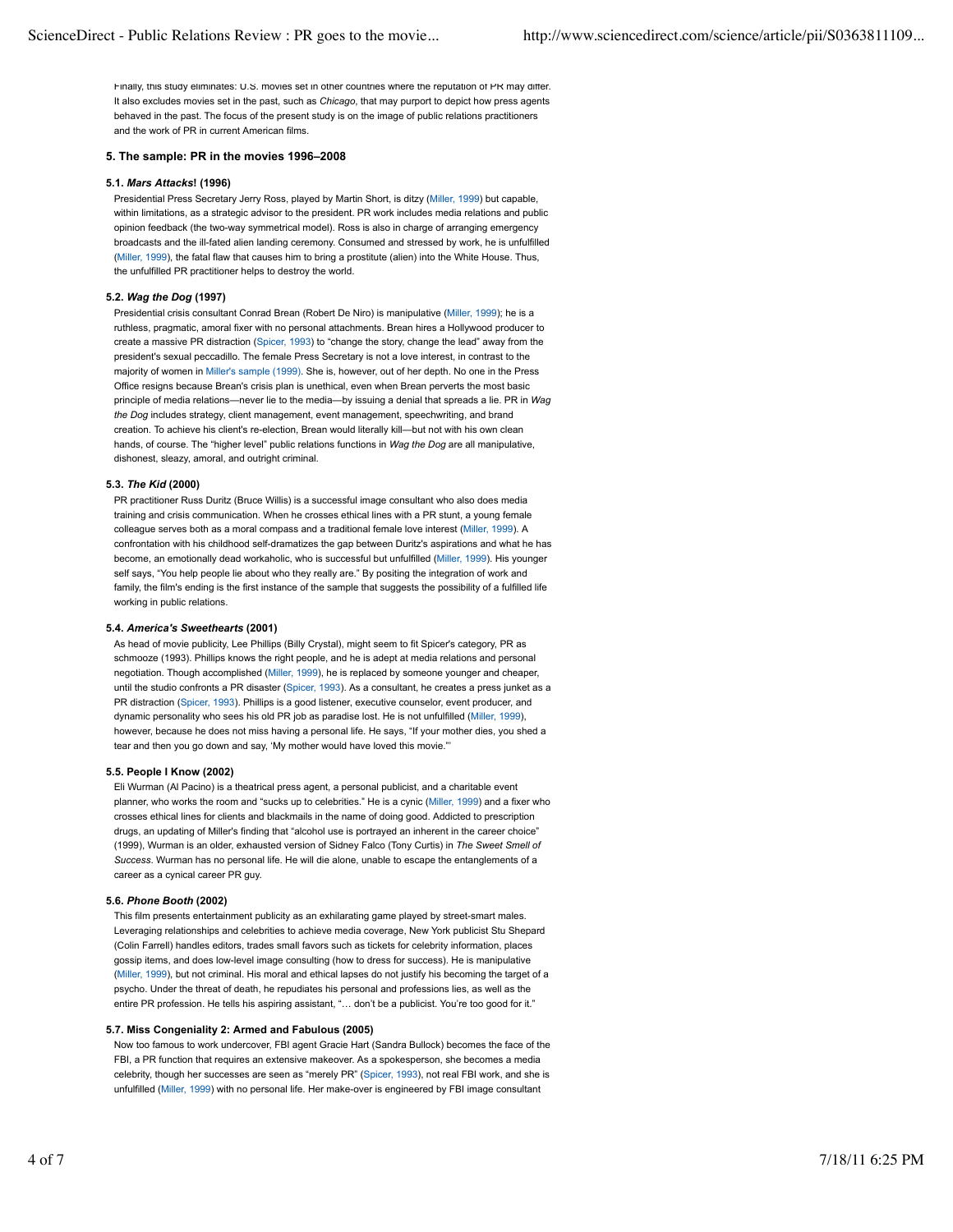Joel Meyers (Diedrich Bader), a repressed gay in a guy culture. Also unfulfilled (Miller, 1999), he teaches femininity, advocates appearance over reality, does media training, manages Hart's media tour, and handles media relations. Overall the movie repudiates the PR functions of image consultant and spokesperson.

## **5.8.** *Jersey Girl* **(2006)**

Ollie Trinke (Ben Affleck) begins as an accomplished (Miller, 1999) music publicity mogul. "Confident, poised, capable, responsible, bright, reliable, efficient, imaginative, well-read, personable, and trusted" (Miller, 1999), Trinke also has a personal life. His PR duties include employee relations, celebrity crisis communication, overseeing publicity materials, and event management. He also does media relations, including hosting a press event, at which he is overwhelmed by the loss of his wife and the stress of balancing infant care with PR work. He cracks, publicly bad mouths his client, and denounces the journalists and the rags they work for. Blackballed, Trinke rebuilds his personal life, but he must eventually relinquish hope of returning to public relations.

# **5.9.** *For Your Consideration* **(2006)**

The title is the ad line for the ubiquitous Hollywood trade ads designed to generate Oscar buzz for both Hollywood and independent films. The milieu is the low-budget world of third-rate desperation. Marginal Hollywood publicist Carey Taft (John Michael Higgins) is ditzy (Miller, 1999) and out of date, the harmless object of satire. An old-fashioned press agent, he plants "items" and tries to create buzz as he pitches D-list actors to E-list local media. Another PR practitioner is the female unit publicist, the on-set media liaison. She is neither a love interest (Miller, 1999) nor an object of satire, but a tool to expose the self-delusion on the fringes of Hollywood.

## **5.10.** *Sex and the City* **(2008)**

In this brand extension of the 1998–2004 HBO series, which is beyond the scope of this study, Samantha Jones (Kim Cattrall) is an accomplished (Miller, 1999) celebrity publicist with one client, her boyfriend. Calling herself his manager, she handles media relations and negotiates magazine covers. Although she has a personal life, she is bored in Malibu away from her New York girlfriends. Too egotistical to be a PR practitioner, she tells her TV star boyfriend, "The last two years it's been all about you. The first three were all about me. That was so much better."

## **5.11. Hancock (2008)**

Ray Embry (Jason Batemen), "the Bono of PR," is a non-profit advocate and the celebrity crisis consultant to down-and-out superhero, Hancock (Will Smith). Since Hancock is incorrigible, the situation fits Spicer's category of PR as challenge, "a 'genuine' public relations difficulty as opposed to a one-time disaster or distraction" (Spicer, 1993). Successful and accomplished (Miller, 1999), Embrey has Hancock follow a typical celebrity makeover process: apologize, accept punishment, become scarce to the media and the public, and then reemerge as a reformed, better person. He teaches Hancock "how to interface with the public," because "it's not a crime to be an asshole, but it's very counterproductive." With a fulfilled personal life as a husband and father, Embrey's PR crisis consultancy helps to save the world from destruction and his non-profit All-Heart campaign works toward a better future. As Hancock says, "You're going to change the world. Good job, Ray."

## **6. Results**

The result for the first research question, as the chronological analysis above shows, is that the presentation of the PR in the movies is becoming more positive over time. Compared to Miller's sample through 1995, the image of the practitioner has improved, with negative stereotypes decreasing in kind, frequency, and virulence. The image also improves markedly from 1996 through 2008. To the second question, the actual PR work done by practitioners is now less "mysterious" (Miller, 1999, p. 24). Job duties are depicted in more detail, and they are more realistic, diverse, nuanced, challenging and respected. Almost all of the practitioners are good at public relations, but as in the previous study, being good at PR doesn't necessitate either doing good or being good, particularly in the early films in the sample.

As to the application of Miller's categories, negative stereotypes in the current sample are fewer in kind, with three of Miller's seven negative categories not represented. First, obsequious: none of the PR practitioners is a puppy dog. Today's PR practitioner is more often a respected counselor who tells clients hard-truths, for example, Embrey telling the superhero, Hancock, to serve his jail term. Second, money-minded: no one in this sample of films is in PR for a big payoff. Covering a period that encompasses the dotcom boom—and bust—and the financial services boom—and bust—and the ongoing bonanza in film star salaries, filmmakers are no longer accusing hard-working PR professionals of greed. Third, isolated and "unable to fit in with coworkers … ill at ease … an outsider" (Miller, 1999, p. 10): each practitioner is a "people person," even Gracie Hart of *Miss Congeniality*, who is drafted as spokesperson because the public loves her. Thus, there are fewer of Miller's negative categories.

Miller's most negative category is manipulative, those who "lie and cheat" on their own behalf and that of their client (1999). Conrad Brean does nothing on his own behalf, but *Wag the Dog* is a damning satire of PR as distraction, spin, reframing, fake pageantry, and manipulation of the public and the press. Its PR practitioner is cool and calculating, the brain behind the shallow doofus of an unseen president. The fixer will do anything for his client from rewriting history to murder; the Press Secretary and her staff follow his orders. The press laps up the pageantry and the excitement of a winnable war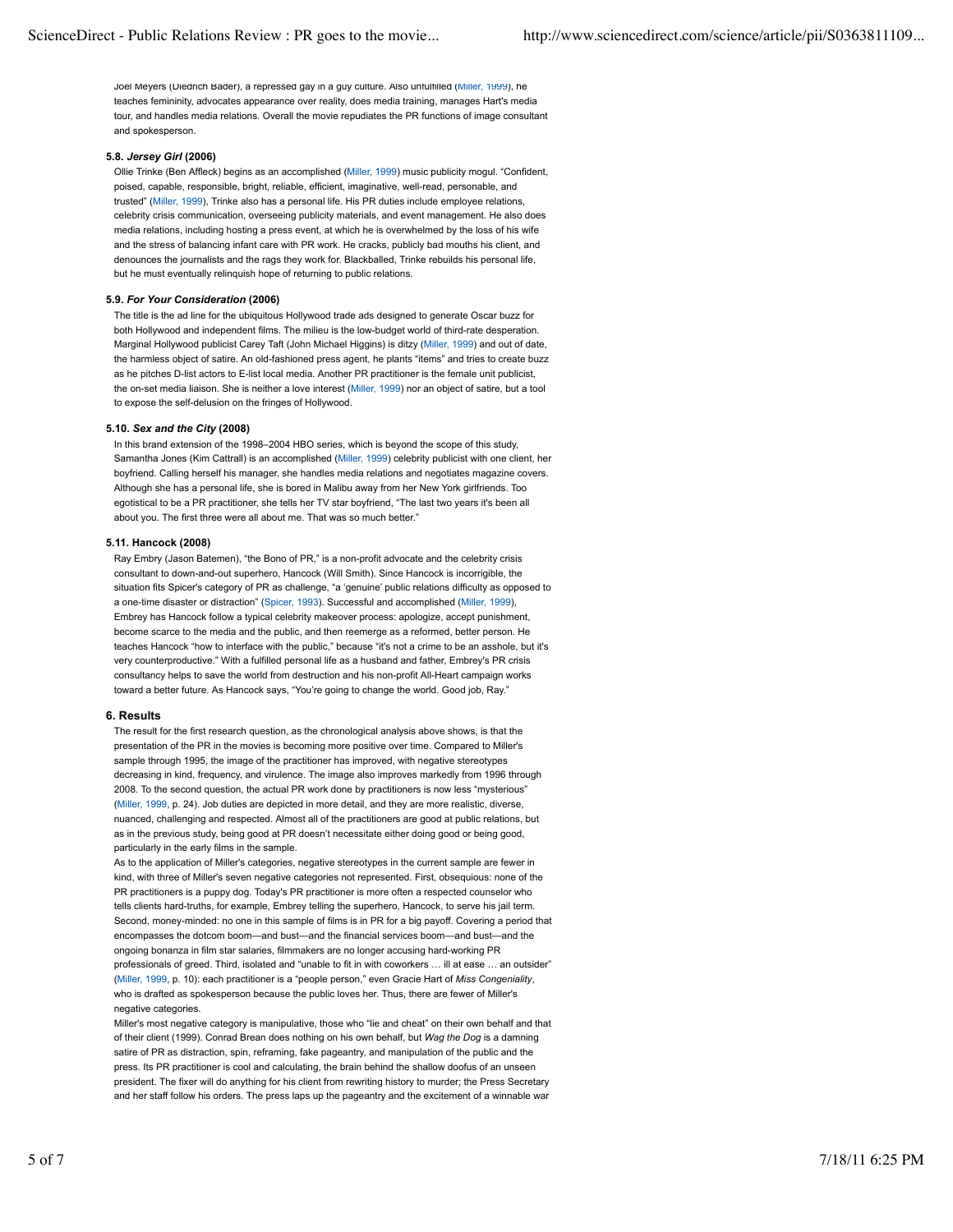in this film from 1997. Since then, "wag the dog" has become a code phrase for political manipulation of the press and the public. Smaller scale manipulation is also represented in *Phone Booth* (2002). The PR person's misdeeds shrink in scope and severity, however, in the face of his possible murder by a vigilante moralist.

Cynical as in "sarcastic, edgy, angry, contemptuous, and driven" (Miller, 1999, p. 9) may have endured as a stereotype from the 1950s through the 1990s. It appears only once in the present sample, however, where it is a dying breed, represented only by Eli Wurman in People I Know (2002). When he achieves a moment of professional redemption by calling in all his chits, Wurman says, "I don't have any more days like today left in me." Neither manipulative nor cynical appears during the later years of the present sample.

Taft in *For Your Consideration* (2006), the satire of Hollywood's obsession with the Oscars, is ditzy as in "shallow but lovable" (Miller, 1999, p. 8), and technologically out of date. He is, however, harmless. Though on the fringes of Hollywood, he can still get "placement."

The other films in the sample present much less negative images of public relations. The practitioners in *Mars Attacks*! (1996), *The Kid* (1999), *Miss Congeniality 2*: *Armed and Fabulous* (2005), and *Sex and the City* (2008) are all unfulfilled, "skilled but unhappy with their jobs" (Miller, 1999, p. 10). They are stressed by the time and the work demands of the job. They lack personal fulfillment, recognize the lack, and try to remedy it in sometimes questionable ways. Of this group, *The Kid* presents the possibility of integrating love, life and work in public relations.

Accomplished PR practitioners are found in 3 of the 11 films. *America's Sweethearts* (2001) and *Jersey Girl* (2006) both posit the loss of a PR job as Paradise Lost. Lee Phillips, who has done nothing worse than get older and more expensive, is able to regain his Eden/PR job. Ollie Trinke in *Jersey Girl*, however, has broken two of the commandments of PR: thou shalt not "dis" thy client, and thou shalt not publicly bag on journalists nor disparage the media. The Eden of a PR career combined with a fulfilled personal life is forever beyond his grasp.

Finally, the most recent and most positive film, *Hancock* (2008), shows PR as challenging, positive and worthwhile. Its practitioner balances a happy, satisfying personal life with the demands of his profession, and PR helps both the client and the public, using the two-way symmetrical model of PR. The accomplished PR practitioners in these films are not bitter ex-journalists or isolated, anti-social novelists who have gone into PR for the money. Public relations is now presented as a profession in its own right, not a desperate, fall-back position.

All of these films show complex, challenging PR work that goes beyond mere press agentry. As the analysis of the sample above shows, many of the details and processes of public relations work are delineated, in contrast to Miller's sample, where PR work is "magic" or "embarrassingly easy—a phone call or a cocktail with a reporter is all that it takes" (Miller, 1999, p. 23). In the current sample, public relations activities from media relations to event planning and production to image consulting to strategic planning are varied and complex. Often they are undertaken in response to public misunderstanding, demonstrating the two-way symmetrical model of PR.

Diversity is not mentioned in the analysis above, because there is none. In these films, PR is still done solely by Caucasians. As previously ([Lee, 2001] and [Miller, 1999]), most practitioners are men. In contrast to the samples in previous studies, the practitioners in the most current films are no longer by definition liars, cheats, scoundrels, or failures at some other job. The accomplished practitioners in the recent films of the current sample period have a higher credibility, more status in society, and more influence with their clients. Their major challenges are ethics and workaholism. The final frontier for the PR practitioner, according to these films, is to get a life and to be more than a PR function by making and keeping personal connections, despite the demands of the profession.

# **7. Discussion**

According to current films, PR work is now considered more valuable and its processes are better understood than previously. During the 1996–2008 period, in addition to the efforts of PRSA to educate the public about PR ([Pritchitt, 1992] and [Young, 1992]), the Writers Guild of America West, which represents film and television writers, undertook a public relations initiative. Its goal was to educate the public that films are not solely the work of "auteur" directors, but must be written by writers before they can be directed by directors (Robb, 2000). As part of its ongoing campaign, the Guild educates its members to write letters to the editor and to ask for corrections when screenwriters' contributions are overlooked. The Guild also educates its members on what publicists do and how to work with a project's publicist or hire their own PR representative to enhance their professional standing. Currently the WGA website includes an excellent 4000-word primer on entertainment publicity, as it relates to screenwriters and their careers (Clein, n.d.). During the 2007–2008, writers strike, the Guild also mounted a public information campaign involving media outreach, PSAs called "Speechless Without," and multi-faceted uses of new technology, such as RSS feeds, YouTube videos and social network sites. Today's screenwriters better understand what public relations practitioners do, why their work is important, and how they do it. Screenwriters write about what they know. Now they know PR.

Increased television exposure could also help explain PR's improving image. Since 1995, the American public has had weekly exposure to long-running television series related to PR. Spin City (1996–2002) depicts a likable public information staff running public interference for a blustering and inept New York mayor. The *Sex and the City* (1998–2004) HBO series depicts PR as the job of one of its glamorous leads. Another less successful series, Jake in Progress (2005–2006), starring John Stamos, also exposes the public to the work of a celebrity publicist. An analysis of the image of the